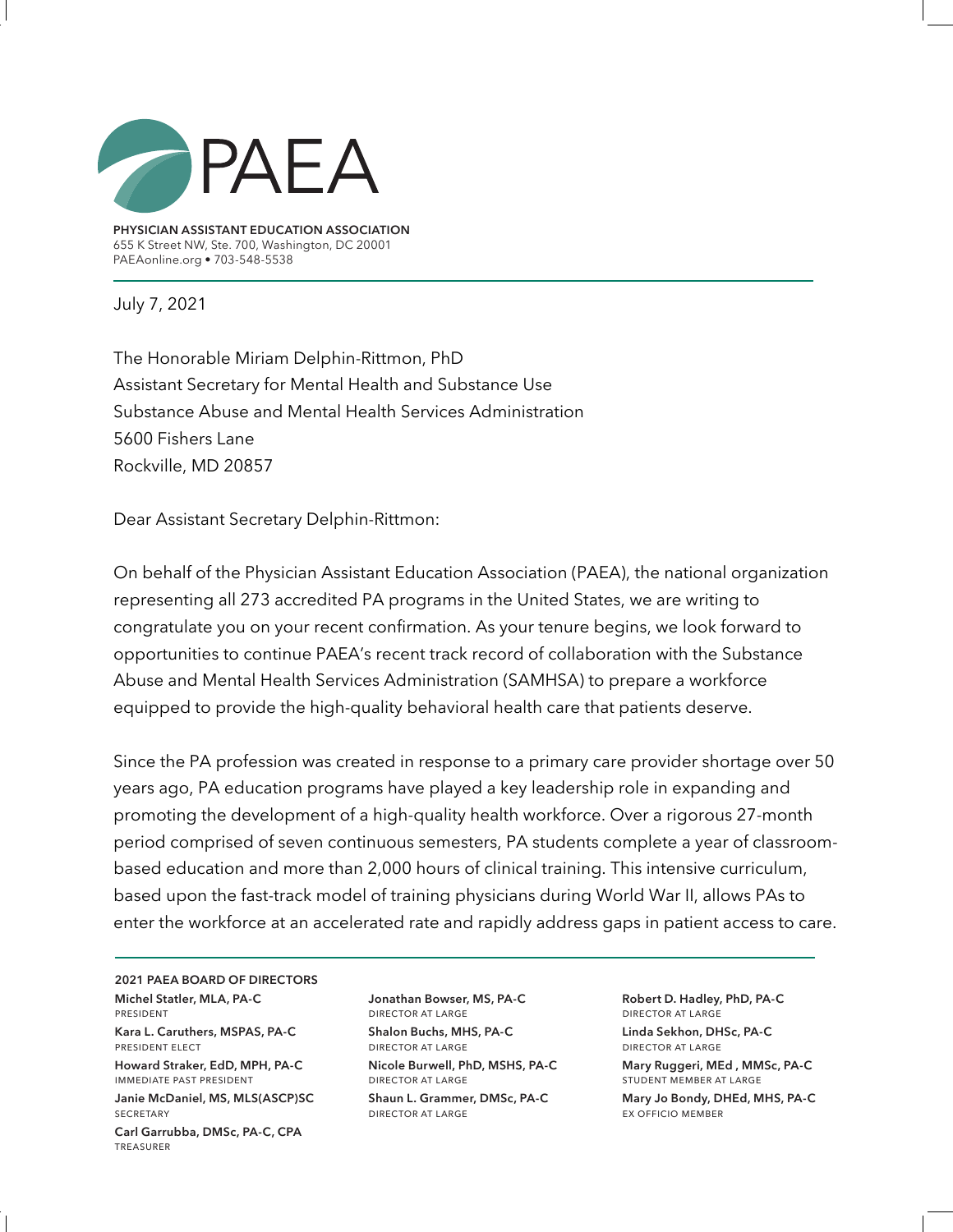

Following graduation, PAs are licensed to practice medicine and have prescriptive authority in all 50 states. **PAs practice in most medical and surgical subspecialties, and, critically, the generalist training PA students receive uniquely prepares them to prevent, recognize, and treat substance use disorders as well as common comorbidities.**

As early progress in reducing drug overdose deaths has reversed in the wake of the COVID-19 pandemic, PA graduates will play an increasingly critical role in ensuring access to treatment for those in need. We welcome the opportunity to share additional details about the Association's partnership with SAMHSA and thoughts on new opportunities for collaboration.

## **MAT Waiver Training Initiative/PCSS-MAT**

To address the significant increase in opioid-related overdose deaths in the mid-2010s, Congress expanded eligibility for the waiver necessary to prescribe buprenorphine for the treatment of opioid use disorder to PAs in the Comprehensive Addiction and Recovery Act. In response to this expanded authority, PAEA immediately acted to ensure PA graduates were prepared to increase access to care as quickly as possible. From 2018–2021, PAEA administered the MAT Waiver Training Initiative, a SAMHSA-funded project to integrate Xwaiver training into the curriculum of PA programs nationwide. These efforts resulted in an increase in the percentage of PA programs requiring or offering training to their students from 3% in 2018 to over 70% in 2021. In addition to these efforts, PAEA has worked to further expand waiver-eligible faculty and students by directly facilitating live trainings supported by a Provider's Clinical Support System – Medication Assisted Treatment subaward. Beyond the scope of SAMHSA funding, PAEA is committed to continuing to encourage waiver training among our member programs to ensure that these initial SAMHSA-supported investments are sustainable.

## **PRAC-ED-PA**

In addition to waiver training, PAEA has also partnered with SAMHSA in efforts to holistically strengthen education on substance use disorder issues. In 2019, PAEA received a grant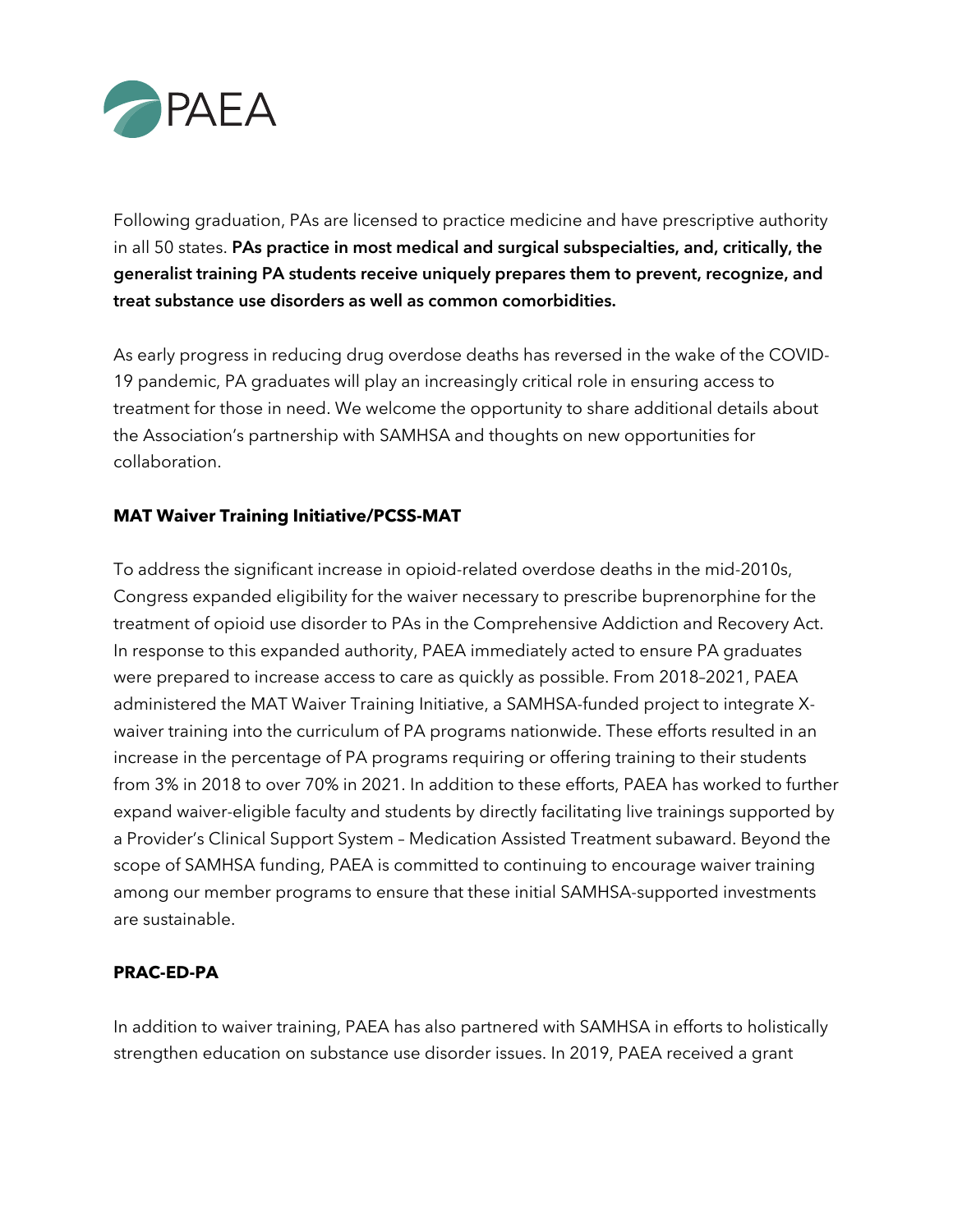

through SAMHSA's Expansion of Practitioner Education program to support the development of an 8-hour standardized substance use disorder curriculum, which has been piloted to 20 PA programs over two years. This curriculum is designed to be comprehensive, including content on stigma, common and uncommon substance use disorders, evidence-based interventions, and special considerations for the care of vulnerable patients. Early outcomes data indicate that this curriculum has materially improved the capacity of students to diagnose, treat, and manage patients suffering from substance use disorders. PAEA was proud to work with SAMHSA to expand this work based upon our initial track record of success and will be working to administer the curriculum to all interested PA programs beginning this year utilizing a new SAMHSA-supported funding stream.

## **Ongoing Needs**

While substantial progress has been made in strengthening classroom-based/didactic SUD education provided to PA students, there are significant barriers remaining in clinical education to fully achieving the potential of PA graduates as high-quality behavioral health providers. Due to capacity and safety restrictions imposed as a result of COVID-19, 84% of PA programs report that their clinical training sites are now taking fewer students than prior to the pandemic. This reduction in clinical education capacity is particularly acute in mental and behavioral health settings, and nearly 60% of PA programs report that it is now either harder or much harder to secure clinical training sites in these specialties than before the pandemic.<sup>1</sup> A lack of high-quality clinical training experiences threatens the ability of PA programs to encourage graduates to specialize in behavioral health — ultimately limiting access to care for patients suffering from substance use disorders. **Throughout your tenure, we urge you to leverage SAMHSA funding opportunities to encourage behavioral health providers to serve as clinical preceptors for PA students to address this crisis.**

We welcome the opportunity to discuss these and other behavioral health workforce issues in more detail and look forward to serving as a resource to you and your staff. Should you have

<sup>1</sup> Physician Assistant Education Association. (2021). *COVID-19 Rapid Response Report 3.*  https://paea.edcast.com/insights/covid-19-rapid-response-report-3.